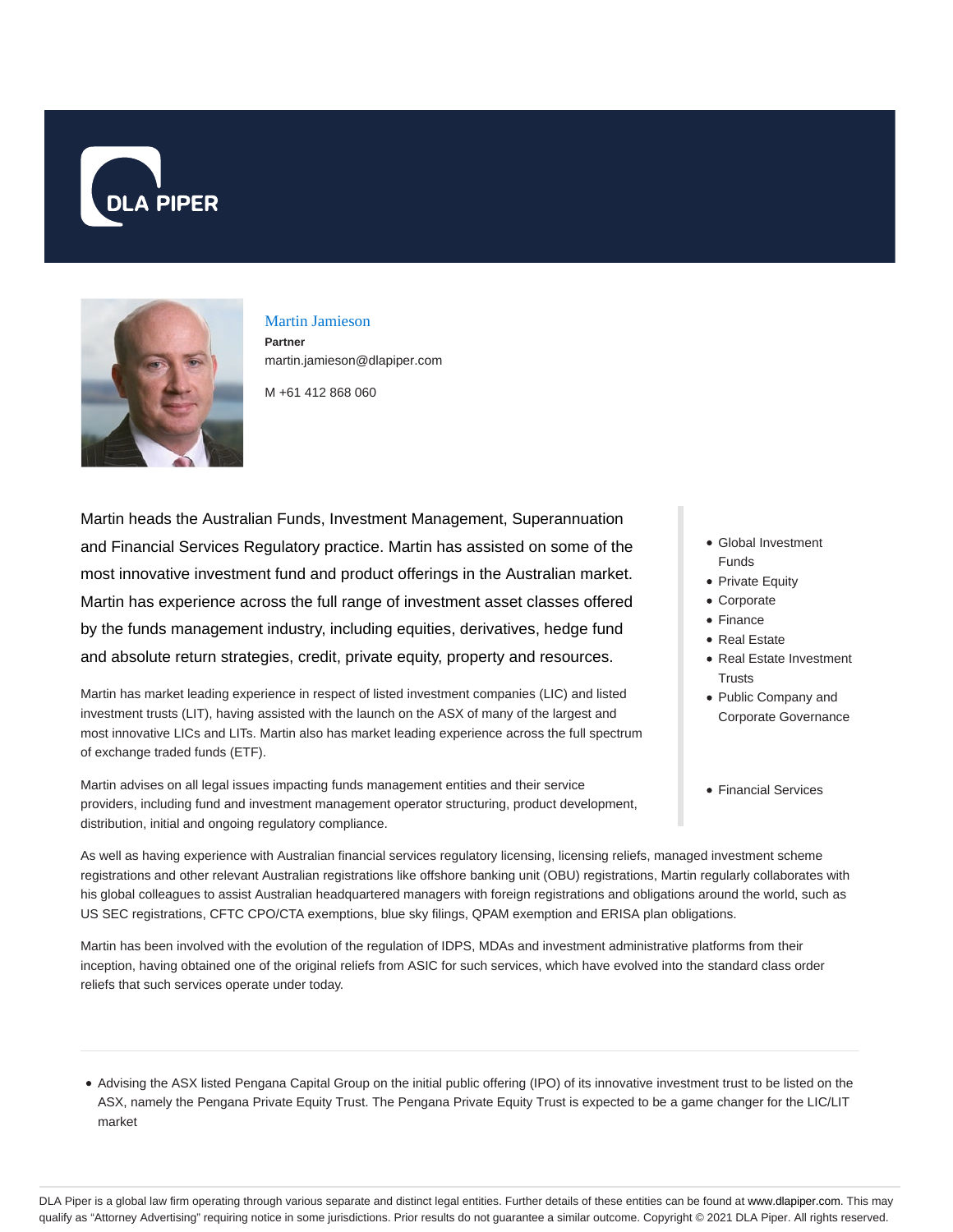- An active participant in the ongoing rationalisation of the superannuation sector, acting for both small and large transferors and large transferee superannuation funds, effecting successor fund transfers (as well as often associated assets and superannuation business acquisitions)
- Structuring of Australian funds in the midst of taxation reforms and reviews of collective investment vehicles
- Structuring of wholesale global fund offerings, including local feeders
- Settling global brokerage and trading documentation, including ISDAs, credit support, exchange traded futures and options brokerage documentation, prime brokerage, ASLA, OSLA, GMSLA, AMSLA, pledge agreements, as well as documentation for trading in specific jurisdictions such as Japan, India, China and Korea
- Advising on unlisted and listed real estate investment funds (REITS)
- Advising on Trans-Tasman offerings
- Advising on market makers and other proprietary traders
- Advising foreign financial services groups on the establishment of Australian resident trading and/or marketing operations
- Advising Australian financial services groups on the establishment of foreign resident trading and/or marketing operations
- Assisting principally foreign-based financial services groups establish Australian distribution arrangements, whether by engaging Australian third party marketing groups or where effecting in Australia on a fly-in fly-out basis

## CREDENTIALS

## Prior Experience

Martin's practice experience has been enhanced by his prior in-house experience as Head of Legal and Compliance for a funds management, superannuation and life insurance group and prior to that, for an investment banking, trading and broking group.

## **Recognitions**

- Chambers Asia-Pacific ranked practitioner for Investment Funds, 2015-2021
- Best Lawyers ranked for Funds Management, 2014-2021
- Legal500 Asia-Pacific recognises Martin as a Recommended Practitioner for Banking and Finance, 2021

## **Memberships**

- Member of the Regulatory Committee of the Australian Chapter of the global Alternative Investment Management Association (AIMA)
- Australian Private Equity and Venture Capital Association
- Law Society of New South Wales

### INSIGHTS

## **Publications**

#### **A guide to IPO listing in Australia**

#### 7 June 2022

Many active, successful private companies consider an Initial Public Offering (IPO) at some stage in their development as a route to accelerate growth and to open up new opportunities for their business. In addition, foreign companies may look towards an ASX listing (whether as a primary or dual listing) to access the Australian capital markets and private equity investors may work towards an IPO as an exit mechanism for their investment.